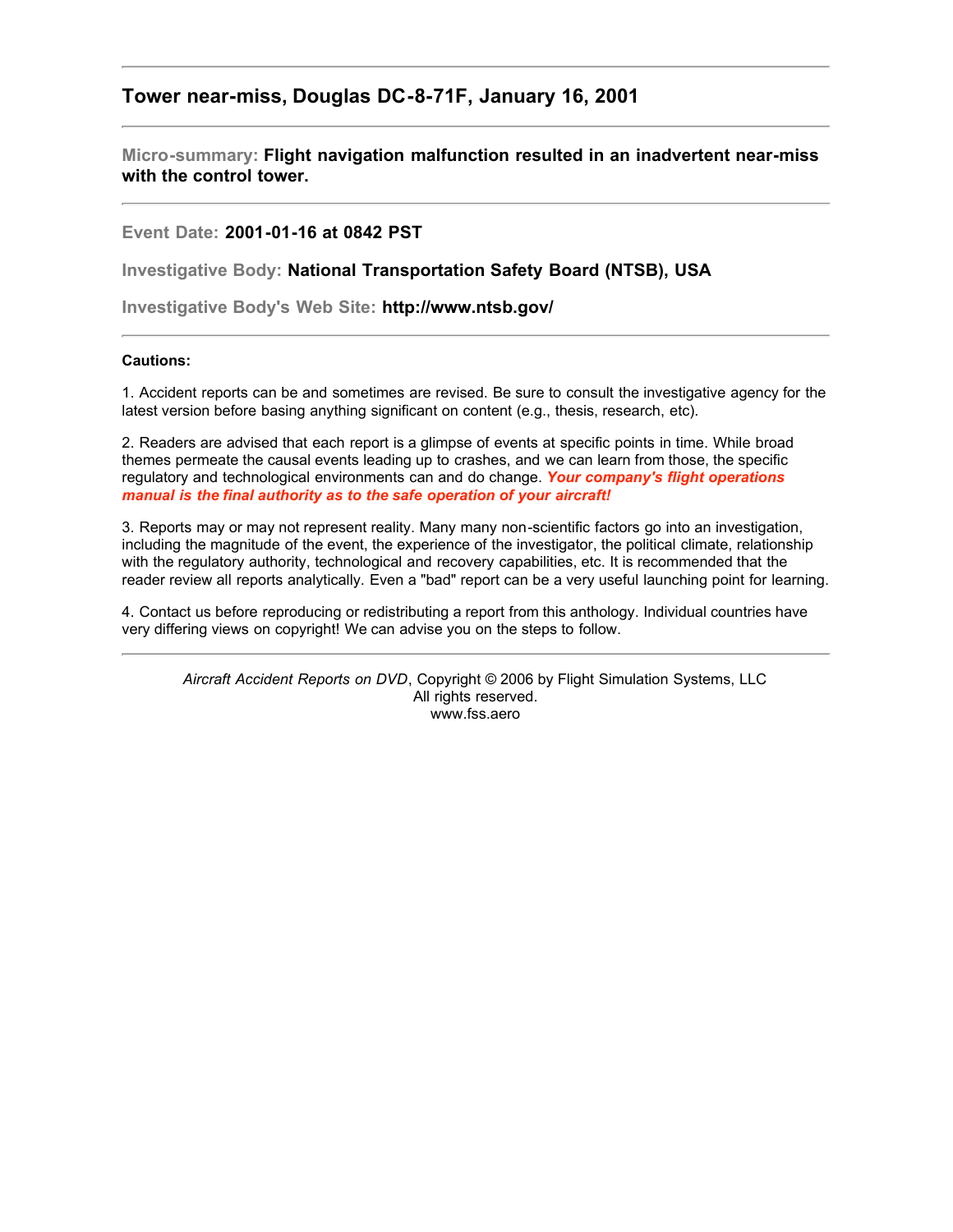| <b>National Transportation Safety Board</b>                                                                                                                                                                                                                                                                                                                                                                                                                                                                                                                                                                                                                                                                                                                                                                                                                                                                                                                                                                                                                                                                                                                                                                                                                                                                                                                                                                                                                                                                                                                                                                                                                                                                                                                                                                                                                                                                                                                                                                                                                                                                                                         |              | NTSB ID: SEA01IA039             |                                  | Aircraft Registration Number: N8084U |  |                  |  |  |
|-----------------------------------------------------------------------------------------------------------------------------------------------------------------------------------------------------------------------------------------------------------------------------------------------------------------------------------------------------------------------------------------------------------------------------------------------------------------------------------------------------------------------------------------------------------------------------------------------------------------------------------------------------------------------------------------------------------------------------------------------------------------------------------------------------------------------------------------------------------------------------------------------------------------------------------------------------------------------------------------------------------------------------------------------------------------------------------------------------------------------------------------------------------------------------------------------------------------------------------------------------------------------------------------------------------------------------------------------------------------------------------------------------------------------------------------------------------------------------------------------------------------------------------------------------------------------------------------------------------------------------------------------------------------------------------------------------------------------------------------------------------------------------------------------------------------------------------------------------------------------------------------------------------------------------------------------------------------------------------------------------------------------------------------------------------------------------------------------------------------------------------------------------|--------------|---------------------------------|----------------------------------|--------------------------------------|--|------------------|--|--|
| <b>FACTUAL REPORT</b>                                                                                                                                                                                                                                                                                                                                                                                                                                                                                                                                                                                                                                                                                                                                                                                                                                                                                                                                                                                                                                                                                                                                                                                                                                                                                                                                                                                                                                                                                                                                                                                                                                                                                                                                                                                                                                                                                                                                                                                                                                                                                                                               |              | Occurrence Date: 01/16/2001     |                                  | Most Critical Injury: None           |  |                  |  |  |
| <b>ÁVIATION</b><br>ETYBOR                                                                                                                                                                                                                                                                                                                                                                                                                                                                                                                                                                                                                                                                                                                                                                                                                                                                                                                                                                                                                                                                                                                                                                                                                                                                                                                                                                                                                                                                                                                                                                                                                                                                                                                                                                                                                                                                                                                                                                                                                                                                                                                           |              | Occurrence Type: Incident       |                                  | Investigated By: NTSB                |  |                  |  |  |
| Location/Time                                                                                                                                                                                                                                                                                                                                                                                                                                                                                                                                                                                                                                                                                                                                                                                                                                                                                                                                                                                                                                                                                                                                                                                                                                                                                                                                                                                                                                                                                                                                                                                                                                                                                                                                                                                                                                                                                                                                                                                                                                                                                                                                       |              |                                 |                                  |                                      |  |                  |  |  |
| Nearest City/Place                                                                                                                                                                                                                                                                                                                                                                                                                                                                                                                                                                                                                                                                                                                                                                                                                                                                                                                                                                                                                                                                                                                                                                                                                                                                                                                                                                                                                                                                                                                                                                                                                                                                                                                                                                                                                                                                                                                                                                                                                                                                                                                                  | <b>State</b> | Zip Code                        | Local Time                       | Time Zone                            |  |                  |  |  |
| Seattle                                                                                                                                                                                                                                                                                                                                                                                                                                                                                                                                                                                                                                                                                                                                                                                                                                                                                                                                                                                                                                                                                                                                                                                                                                                                                                                                                                                                                                                                                                                                                                                                                                                                                                                                                                                                                                                                                                                                                                                                                                                                                                                                             | <b>WA</b>    | 98168                           | 0842                             | <b>PST</b>                           |  |                  |  |  |
| Airport Proximity: On Airport                                                                                                                                                                                                                                                                                                                                                                                                                                                                                                                                                                                                                                                                                                                                                                                                                                                                                                                                                                                                                                                                                                                                                                                                                                                                                                                                                                                                                                                                                                                                                                                                                                                                                                                                                                                                                                                                                                                                                                                                                                                                                                                       |              | Distance From Landing Facility: |                                  | Direction From Airport:              |  |                  |  |  |
| <b>Aircraft Information Summary</b>                                                                                                                                                                                                                                                                                                                                                                                                                                                                                                                                                                                                                                                                                                                                                                                                                                                                                                                                                                                                                                                                                                                                                                                                                                                                                                                                                                                                                                                                                                                                                                                                                                                                                                                                                                                                                                                                                                                                                                                                                                                                                                                 |              |                                 |                                  |                                      |  |                  |  |  |
| Aircraft Manufacturer                                                                                                                                                                                                                                                                                                                                                                                                                                                                                                                                                                                                                                                                                                                                                                                                                                                                                                                                                                                                                                                                                                                                                                                                                                                                                                                                                                                                                                                                                                                                                                                                                                                                                                                                                                                                                                                                                                                                                                                                                                                                                                                               |              | Model/Series                    |                                  |                                      |  | Type of Aircraft |  |  |
| <b>McDonnell Douglas</b>                                                                                                                                                                                                                                                                                                                                                                                                                                                                                                                                                                                                                                                                                                                                                                                                                                                                                                                                                                                                                                                                                                                                                                                                                                                                                                                                                                                                                                                                                                                                                                                                                                                                                                                                                                                                                                                                                                                                                                                                                                                                                                                            |              | DC-8-71F                        |                                  |                                      |  | Airplane         |  |  |
| Sightseeing Flight: No                                                                                                                                                                                                                                                                                                                                                                                                                                                                                                                                                                                                                                                                                                                                                                                                                                                                                                                                                                                                                                                                                                                                                                                                                                                                                                                                                                                                                                                                                                                                                                                                                                                                                                                                                                                                                                                                                                                                                                                                                                                                                                                              |              |                                 | Air Medical Transport Flight: No |                                      |  |                  |  |  |
| Narrative                                                                                                                                                                                                                                                                                                                                                                                                                                                                                                                                                                                                                                                                                                                                                                                                                                                                                                                                                                                                                                                                                                                                                                                                                                                                                                                                                                                                                                                                                                                                                                                                                                                                                                                                                                                                                                                                                                                                                                                                                                                                                                                                           |              |                                 |                                  |                                      |  |                  |  |  |
| non-scheduled domestic cargo flight from Dayton, Ohio, deviated to the east of the published final<br>approach course while on the instrument landing system (ILS) approach to runway 16R at<br>Seattle-Tacoma International Airport (Sea-Tac), Seattle, Washington. The deviation, approximately<br>0.4 nautical mile to the left of the runway 16R localizer centerline, took the aircraft east of<br>parallel runway 16L and in proximity to a new air traffic control (ATC) tower under construction on<br>which at the time of the incident was approximately 290 feet high (including a<br>the airport,<br>construction crane being used to construct the tower.) The crew subsequently initiated a missed<br>approach and made a second approach and landing attempt, which was without further incident.<br>There<br>was no damage to the aircraft or other property in the occurrence. The aircraft's four flight<br>crewmembers (consisting of an airline transport pilot-in-command, first officer, flight engineer,<br>jumpseating crew member) were not injured. There was also no reported damage or injuries to<br>and<br>objects or<br>persons on the ground, to include the new control tower or construction personnel<br>any<br>working on the tower.<br>Instrument meteorological conditions existed at the time of the incident,<br>and the flight was on an instrument flight rules (IFR) flight plan.                                                                                                                                                                                                                                                                                                                                                                                                                                                                                                                                                                                                                                                                                                                        |              |                                 |                                  |                                      |  |                  |  |  |
| flight crew reported that the captain was the pilot flying at the time of the incident. They<br>The<br>reported that the weather at Sea-Tac was initially below landing minimums, which forced them to<br>hold  for  20  to  30  minutes.   The captain replied that the aircraft was flown on autopilot using<br>flight management system (FMS)/Global Positioning System (GPS) guidance during this period.<br>The<br>crew reported that as the weather improved, the flight was cleared to track inbound on the 020<br>degree radial of the Seattle VOR, and was subsequently issued radar vectors for the ILS runway 16R<br>The crew stated that at this time, the autopilot was disconnected from the FMS and both<br>approach.<br>Radio/Nav switches were placed to the Radio position. The crew stated that both navigation radios<br>(NAV 1 and NAV 2) were tuned to the ILS runway 16R frequency and identified, the horizontal<br>situation indicators (HSIs) were set up for the approach, the #1 automatic direction finder was<br>tuned to the PARKK nondirectional radio beacon (NDB) (slightly past the glide slope intercept point<br>on the ILS runway 16R final approach, at the final approach fix for a localizer-only approach), and<br>the #2 ADF was tuned to the DONDO NDB (on the missed approach segment of the approach.)<br>The<br>captain reported that the runway visual range (RVR) for runway 16R was 3,000 feet at this time, and<br>that<br>"The autopilot was to be coupled to the #1 Nav for the approach" (the first officer reported<br>that the autopilot was coupled to the #1 NAV for the approach, and that the aircraft initially<br>intercepted and tracked the localizer normally.)<br>The crew reported that at about PARKK, the first officer's course deviation indicator (CDI) moved<br>full-scale to the right for about two seconds, then returned to center. The first officer reported<br>this to the captain. The crew then queried approach control about their course alignment and were<br>The crew reported that they then continued their approach to<br>told they were right on course. |              |                                 |                                  |                                      |  |                  |  |  |

*FACTUAL REPORT - AVIATION Page 1*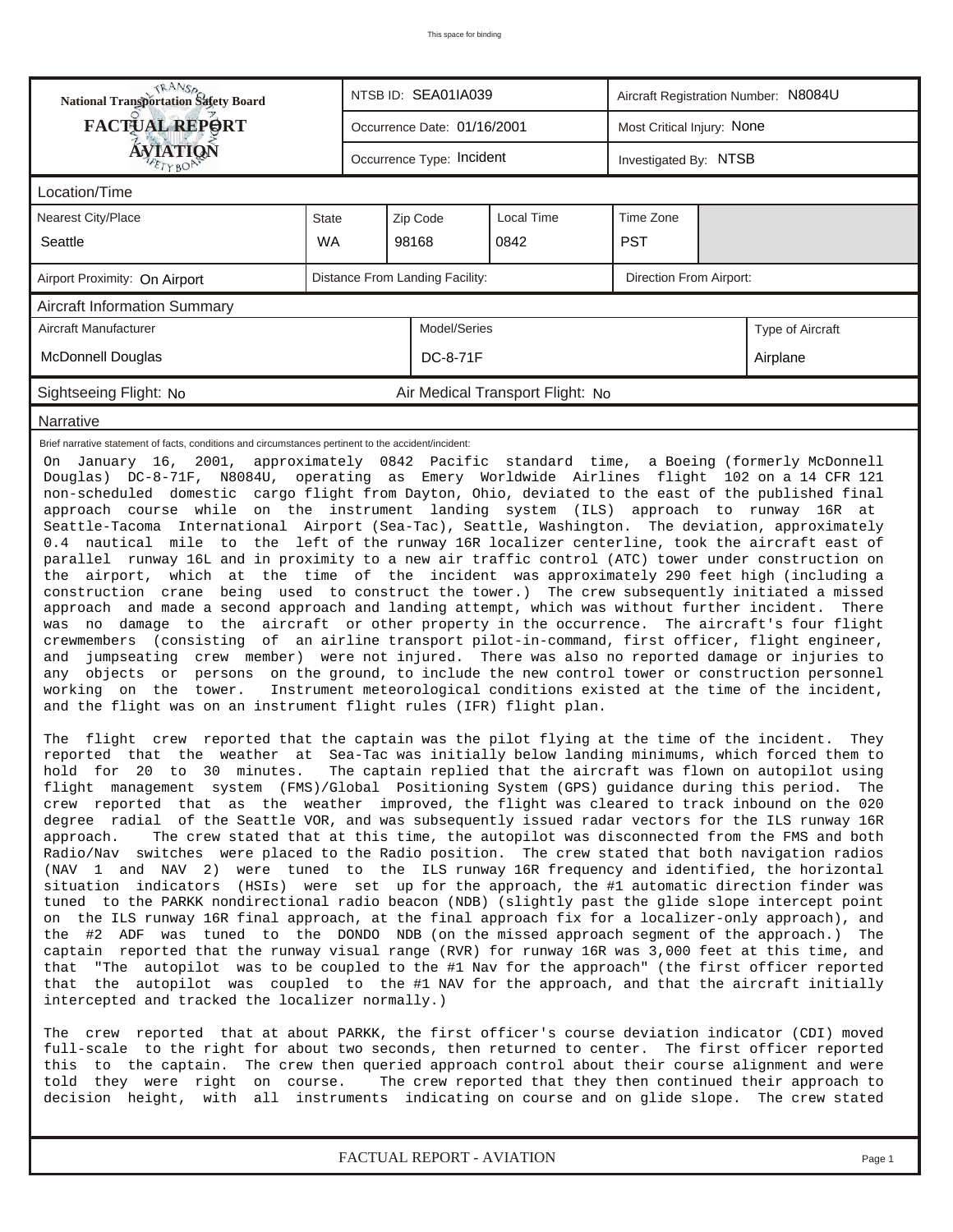| <b>National Transportation Safety Board</b> | NTSB ID: SEA01IA039         |  |
|---------------------------------------------|-----------------------------|--|
| <b>FACTUAL REPORT</b>                       | Occurrence Date: 01/16/2001 |  |
|                                             | Occurrence Type: Incident   |  |

## *Narrative (Continued)*

that at decision height, upon "not receiving the proper visual cues, a missed approach was initiated" (both the captain's and first officer's words). The crew reported that the tower subsequently called and informed them that they were left of course. The flight was then vectored back for another approach, which was completed successfully. The crew reported that for the second approach attempt, the first officer hand flew the approach using the #2 NAV.

Review of a re-recording of ATC communications tapes disclosed that about 0840:45, about 4 1/2 minutes after being cleared for the ILS approach to runway 16R, the crew asked, "how do you show us on course?" The approach radar controller responded, "I show you right on course sir perfect." ATC radar data showed the aircraft in the vicinity of the PARKK compass locator at this time. The flight was then instructed to contact Seattle Tower.

Review of a re-recording of ATC local control communications disclosed that approximately 0839:17, about 2 1/2 minutes before Emery 102 checked on with the tower, a Boeing 737 (B-737), Continental 1869, was cleared into position to hold on the parallel runway, 16L, and remained there for about 5 minutes. About 1 1/2 minutes after Continental 1869 was cleared on to hold on 16L, the aircraft immediately in front of Emery 102 on the 16R ILS approach, Evergreen 836, went around. The reason for Evergreen 636's go-around was not determined by investigators. There was no mention made on the tape of the reason for this go-around, and no indication on the tape that Evergreen 836 was off-course on the approach. Emery 102 then checked in on the tower frequency, about 0841:23. The tower informed Emery 102 that winds were from 060 degrees at 7 knots, touchdown runway visual range (RVR) was 2,000 feet, midfield RVR was 5,000 feet, and rollout RVR was 2,600 feet, and cleared Emery 102 to land on runway 16R. (NOTE: Published minimum RVR for the runway 16R ILS approach is 1,800 feet.) About 0842:31, the tower controller advised Emery 102, "I'm showing you about a mile east of the centerline sir." The crew of Emery 102 replied, "Emery 102 going missed." Continental 1869 was then cleared for takeoff from runway 16L, about 1 1/2 minutes after Emery 102's missed approach. After Continental 1869 departed, the aircraft immediately following Emery 102 on the 16R ILS approach, Skywest 6817 (an Embraer EMB-120), checked on with the tower and subsequently landed successfully on 16R with no reports of ILS problems on the tape.

ATC radar data on the aircraft, obtained through the Port of Seattle Noise Abatement Office, depicted the aircraft's ground track as generally paralleling the runway 16R extended centerline, approximately 0.4 nautical miles east of the centerline, during the entire final approach segment. According to the radar data, the airplane passed abeam the runway 16R threshold, to the east (left) of both runways, between 0842:22 and 0842:27. At 0842:22, radar showed the airplane's altitude as 600 feet above mean sea level (MSL), and at 0842:27 (by which point it was past the abeam point of the runway 16R threshold) the airplane had descended to 500 feet MSL (its lowest recorded altitude), according to radar. The airplane remained at 500 feet MSL altitude at 0842:32. No radar positions on the aircraft were depicted for the aircraft between 0842:32 and 0843:05 in this data. Decision height (DH) for the runway 16R ILS approach is 626 feet MSL, 200 feet above the runway 16R touchdown zone elevation of 426 feet MSL. The 0856 Seattle-Tacoma METAR observation reported weather conditions as: wind from 060 degrees true at 3 knots; visibility 1/4 statute mile with freezing fog; vertical visibility 100 feet; temperature and dew point both -1 degree C; and altimeter 30.40 inches Hg.

An FAA regional airways facilities official reported that a scheduled periodic flight inspection of the runway 16R ILS system was coincidentally conducted on January 18-19, 2001. The FAA's record of this flight inspection rated the ILS runway 16R front course and glide slope UNRESTRICTED/SAT. The FAA airways facilities official also stated in response to a telephone query by the NTSB investigator-in-charge (IIC) that an aircraft on the numbers on runway 16R, or in the displaced threshold area of that runway, is well outside the runway 16R localizer critical area.

According to an Emery flight safety representative, the incident aircraft was equipped with a UNS-1D Global Positioning System (GPS)-based flight management system (FMS) manufactured by Universal Avionics Systems Corporation of Tucson, Arizona. This system was installed under FAA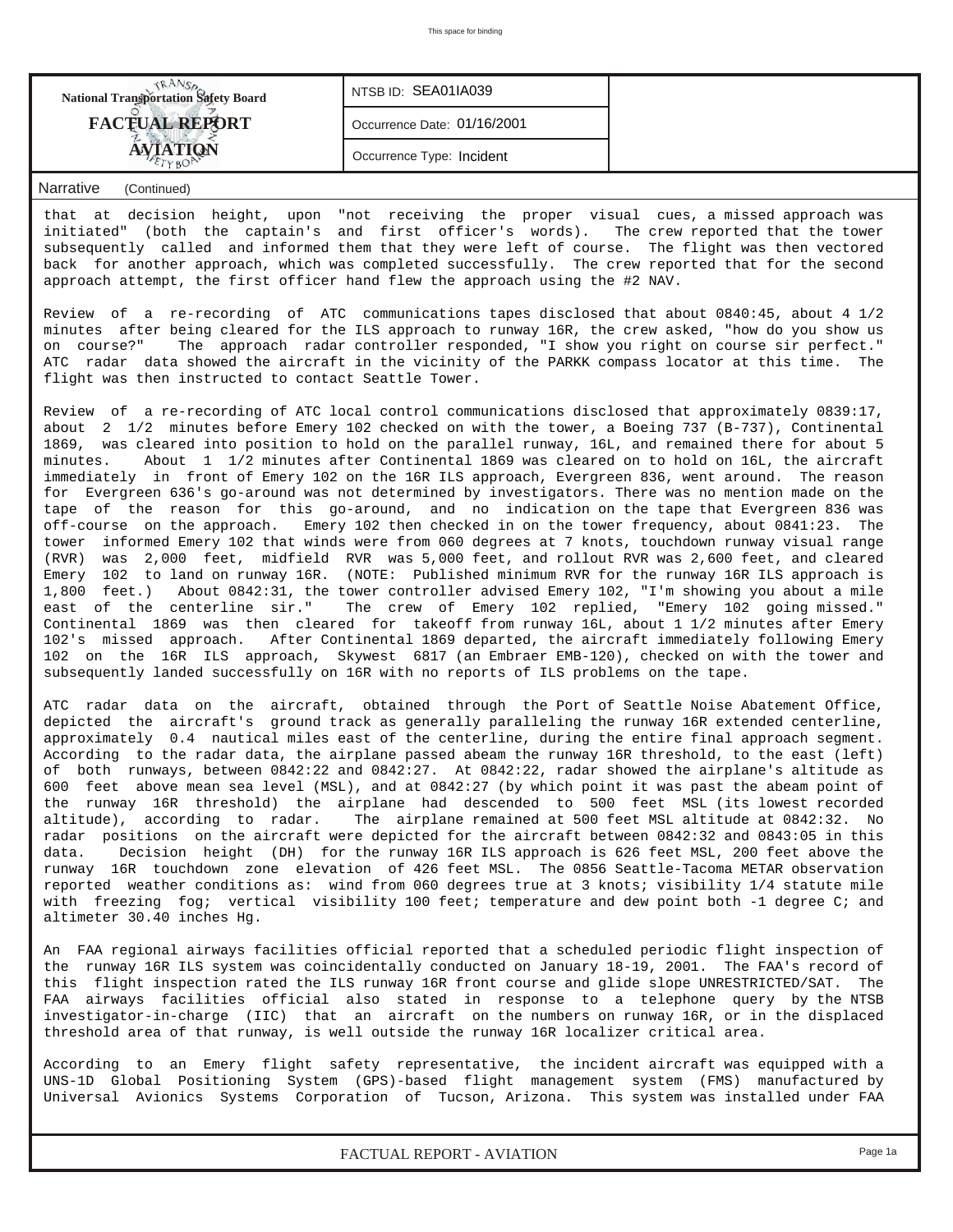| <b>National Transportation Safety Board</b> | NTSBID: SEA01IA039          |  |
|---------------------------------------------|-----------------------------|--|
| <b>FACTUAL REPORT</b>                       | Occurrence Date: 01/16/2001 |  |
|                                             | Occurrence Type: Incident   |  |

## *Narrative (Continued)*

Supplemental Type Certificate (STC) number (ST09247SC) held by Aircraft Systems & Manufacturing, Inc. of Georgetown, Texas. Emery is not certified to utilize this system for area navigation (RNAV) approaches, and does not provide RNAV approach procedures to its flight crews. The FMS incorporates a database for use during the en route phase of flight. According to the Emery flight safety representative, manual entry of data into the FMS is also possible but is not standard practice at the carrier. The Emery flight safety representative further indicated that in post-incident maintenance checks of the aircraft's navigation receivers, no problems were found; and that the Seattle-Tacoma airport reference point (ARP) in the FMS database was checked and found to be accurate. According to the aircraft maintenance log, Emery maintenance personnel removed and replaced the aircraft's #1 NAV receiver after the incident, although they were unable to duplicate the problem reported by the flight crew.

A repeat occurence was reported on the incident aircraft on January 26, 2001. The aircraft maintenance log indicated that on this date, while on a coupled approach to Dayton, Ohio, the aircraft headed left of centerline with the CDI showing on course. Following this incident, ground and inflight troubleshooting was conducted by FAA and Emery personnel at Emery's facilities in Dayton. Inflight system testing disclosed that the autopilot was erratic in pitch, with porpoising about the glide slope. However, maintenance personnel were again unable to duplicate the problem with the CDI. Several aircraft components were removed and replaced at this time, including the #1 and #2 NAV receivers, the captain's horizontal situation indicator (HSI) and radio magnetic indicator (RMI), the first officer's RMI, the #1 and #2 instrument amplifiers, the #1 flight director computer, the pitch computer, and the autopilot controller system. The coaxial cables for the entire #1 and #2 VOR/localizer system were also checked (including the connectors), and all cable checks were reported to be normal.

A second repeat occurrence of the problem was reported on the incident aircraft in early February 2001. This incident took place on an approach to Newark, New Jersey. Following the second repeat occurrence, the aircraft was ferried to Dee Howard Aircraft Maintenance (DHAM), San Antonio, Texas, for further evaluation. Maintenance personnel working at DHAM discovered a defective K1 relay, a source selector for the captain's side instruments. The maintenance personnel found during a ramp test of the course deviation circuitry that the captain's CDI jumped whenever the area around the FMS switching matrix or the K1 relay itself was physically tapped. When a replacement K1 relay was installed, this anomaly was not observed. Maintenance personnel also discovered an anomaly during the autopilot pitch computer self test, which was resolved by replacing the fore and aft pitch accelerometers. Maintenance personnel further discovered that by replacing the BNC connectors at NAV 1 and NAV 2, significant improvements in system efficiency were attained. No anomalies with the first officer's CDI were reported.

Bench tests on the first officers instruments (including radio magnetic indicator [RMI], pictorial deviation indicator [PDI], #2 NAV radio, and two amplifier racks), identified two anomalies: 1) the first officers compass slaving was not working properly, with the first officer's compass card running as a free directional gyro (DG); and 2) the first officers PDI glide slope needle would stick at the stop. The #2 NAV radio was found to operate within manufacturer's specifications. No anomalies with the first officer's CDI indications, or false "on glide slope" indications, were reported from bench testing of the first officer's instruments.

The cockpit voice recorder (CVR) from the incident aircraft was sent to the NTSB Vehicle Recorders Division, Washington, D.C., for readout. Preliminary review of the CVR recording disclosed that the CVR, an older tape-based unit, had malfunctioned and that the recording contained no usable data.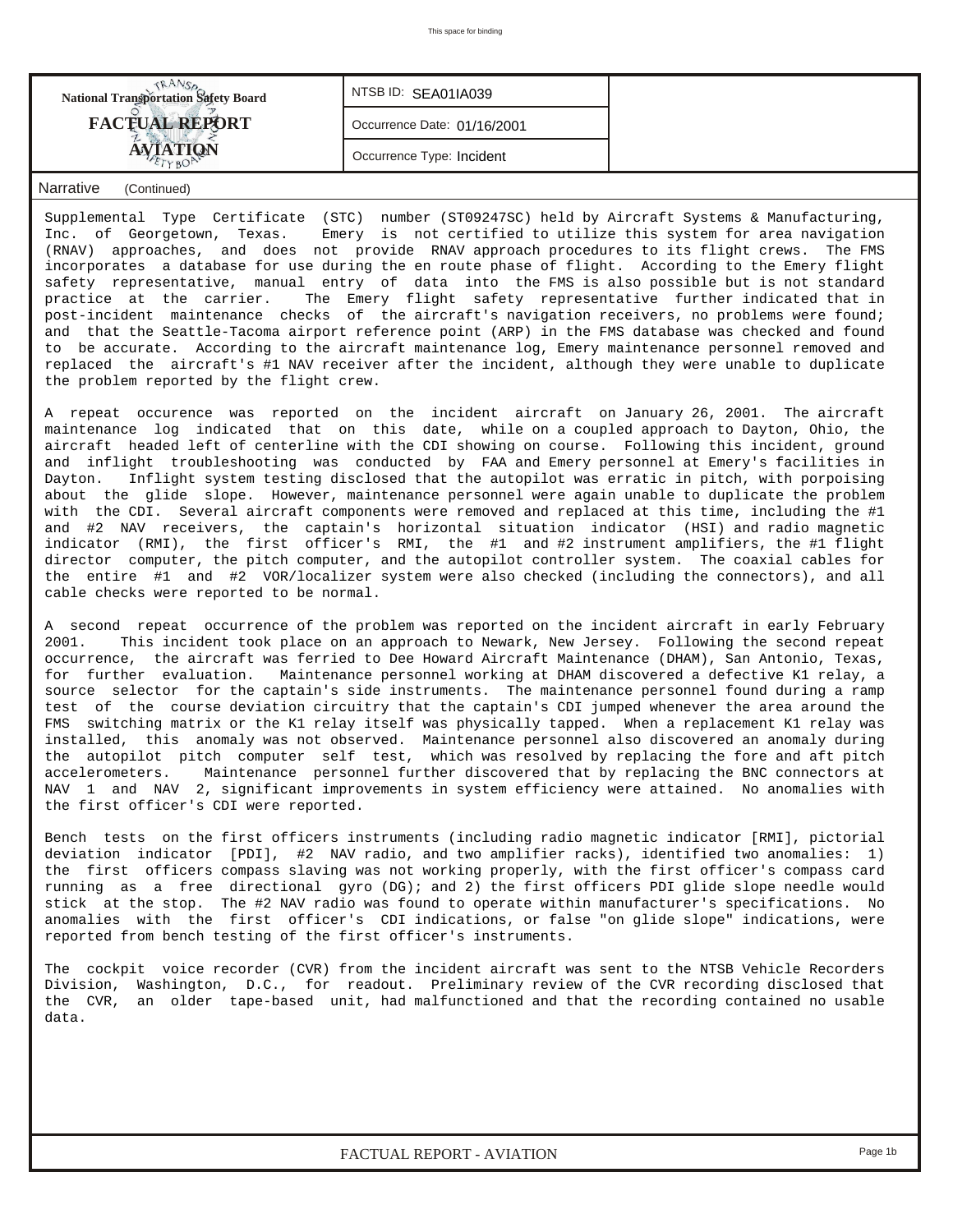| <b>National Transportation Safety Board</b>                        |                      | NTSB ID: SEA01IA039                                                      |                                                       |  |                                              |  |                        |                           |                      |  |  |
|--------------------------------------------------------------------|----------------------|--------------------------------------------------------------------------|-------------------------------------------------------|--|----------------------------------------------|--|------------------------|---------------------------|----------------------|--|--|
| FACTUAL REPORT                                                     |                      | Occurrence Date: 01/16/2001                                              |                                                       |  |                                              |  |                        |                           |                      |  |  |
| <b>AVIATION</b>                                                    |                      |                                                                          | Occurrence Type: Incident                             |  |                                              |  |                        |                           |                      |  |  |
| Landing Facility/Approach Information                              |                      |                                                                          |                                                       |  |                                              |  |                        |                           |                      |  |  |
| <b>Airport Name</b>                                                | Airport ID:          | Runway Width<br>Runway Used<br>Runway Length<br><b>Airport Elevation</b> |                                                       |  |                                              |  |                        |                           |                      |  |  |
| Seattle-Tacoma International                                       | <b>SEA</b>           | 429 Ft. MSL                                                              | 16R                                                   |  | 9425                                         |  | 150                    |                           |                      |  |  |
| Runway Surface Type: Concrete                                      |                      |                                                                          |                                                       |  |                                              |  |                        |                           |                      |  |  |
| Runway Surface Condition: Unknown                                  |                      |                                                                          |                                                       |  |                                              |  |                        |                           |                      |  |  |
| Type Instrument Approach: ILS-complete                             |                      |                                                                          |                                                       |  |                                              |  |                        |                           |                      |  |  |
| VFR Approach/Landing: None                                         |                      |                                                                          |                                                       |  |                                              |  |                        |                           |                      |  |  |
| Aircraft Information                                               |                      |                                                                          |                                                       |  |                                              |  |                        |                           |                      |  |  |
| Aircraft Manufacturer<br><b>McDonnell Douglas</b>                  |                      |                                                                          | Model/Series<br>DC-8-71F                              |  |                                              |  | Serial Number<br>45974 |                           |                      |  |  |
| Airworthiness Certificate(s): Transport                            |                      |                                                                          |                                                       |  |                                              |  |                        |                           |                      |  |  |
| Landing Gear Type: Retractable - Tricycle                          |                      |                                                                          |                                                       |  |                                              |  |                        |                           |                      |  |  |
| Homebuilt Aircraft? No                                             | Number of Seats: 7   |                                                                          | Certified Max Gross Wt.<br>328000 LBS                 |  |                                              |  |                        |                           | Number of Engines: 4 |  |  |
| Engine Type:<br>Turbo Fan                                          |                      |                                                                          | Engine Manufacturer:<br><b>CFM</b> International      |  | Model/Series:<br><b>CFM56-2</b>              |  |                        | Rated Power:<br>22000 LBS |                      |  |  |
| - Aircraft Inspection Information                                  |                      |                                                                          |                                                       |  |                                              |  |                        |                           |                      |  |  |
| Type of Last Inspection                                            |                      |                                                                          | Date of Last Inspection<br>Time Since Last Inspection |  |                                              |  |                        |                           | Airframe Total Time  |  |  |
| Unknown                                                            |                      |                                                                          | 111.43 Hours<br>12/2000                               |  |                                              |  |                        |                           | 73964.5 Hours        |  |  |
| - Emergency Locator Transmitter (ELT) Information                  |                      |                                                                          |                                                       |  |                                              |  |                        |                           |                      |  |  |
| ELT Installed? No                                                  | <b>ELT Operated?</b> |                                                                          |                                                       |  | ELT Aided in Locating Accident Site?         |  |                        |                           |                      |  |  |
| Owner/Operator Information                                         |                      |                                                                          |                                                       |  |                                              |  |                        |                           |                      |  |  |
| Registered Aircraft Owner                                          |                      |                                                                          | <b>Street Address</b>                                 |  | Lee Farm Corporate Park - 83 Wooster Heights |  |                        |                           |                      |  |  |
| Aero USA Inc. c/o GPA Corporation                                  |                      | City                                                                     | State<br>Zip Code                                     |  |                                              |  |                        |                           |                      |  |  |
|                                                                    |                      | <b>CT</b><br>06810<br>Danbury<br><b>Street Address</b>                   |                                                       |  |                                              |  |                        |                           |                      |  |  |
| Operator of Aircraft                                               |                      | One Emery Plaza                                                          |                                                       |  |                                              |  |                        |                           |                      |  |  |
| <b>Emery Worldwide Airlines</b>                                    |                      | City                                                                     | <b>State</b><br>Vandalia<br>OH                        |  |                                              |  |                        |                           | Zip Code<br>45377    |  |  |
| Operator Does Business As:                                         |                      |                                                                          |                                                       |  | Operator Designator Code: RRXA               |  |                        |                           |                      |  |  |
| - Type of U.S. Certificate(s) Held:                                |                      |                                                                          |                                                       |  |                                              |  |                        |                           |                      |  |  |
| Air Carrier Operating Certificate(s): Supplemental                 |                      |                                                                          |                                                       |  |                                              |  |                        |                           |                      |  |  |
| Operating Certificate:                                             |                      |                                                                          | Operator Certificate:                                 |  |                                              |  |                        |                           |                      |  |  |
| Regulation Flight Conducted Under: Part 121: Air Carrier           |                      |                                                                          |                                                       |  |                                              |  |                        |                           |                      |  |  |
| Type of Flight Operation Conducted: Non-scheduled; Domestic; Cargo |                      |                                                                          |                                                       |  |                                              |  |                        |                           |                      |  |  |
| FACTUAL REPORT - AVIATION<br>Page 2                                |                      |                                                                          |                                                       |  |                                              |  |                        |                           |                      |  |  |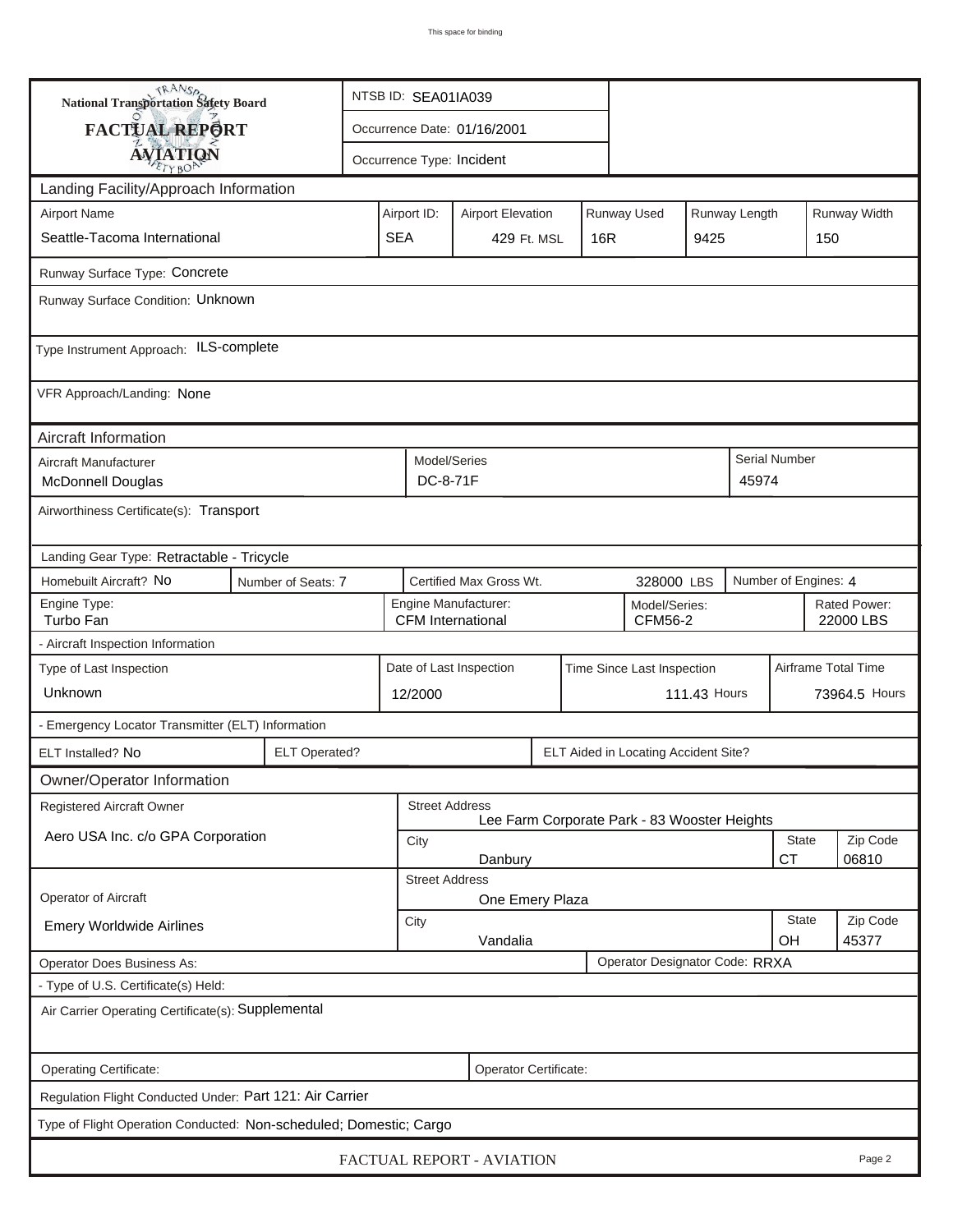|                                                                                                      |                                                             | <b>National Transportation Safety Board</b><br>NTSB ID: SEA01IA039 |                        |                                                      |                             |         |                    |                          |                    |            |                                         |                                    |                     |
|------------------------------------------------------------------------------------------------------|-------------------------------------------------------------|--------------------------------------------------------------------|------------------------|------------------------------------------------------|-----------------------------|---------|--------------------|--------------------------|--------------------|------------|-----------------------------------------|------------------------------------|---------------------|
|                                                                                                      | FACTUAL REPORT                                              |                                                                    |                        |                                                      | Occurrence Date: 01/16/2001 |         |                    |                          |                    |            |                                         |                                    |                     |
|                                                                                                      |                                                             |                                                                    |                        |                                                      |                             |         |                    |                          |                    |            |                                         |                                    |                     |
|                                                                                                      | <b>AVIATION</b><br>Occurrence Type: Incident                |                                                                    |                        |                                                      |                             |         |                    |                          |                    |            |                                         |                                    |                     |
| <b>First Pilot Information</b>                                                                       |                                                             |                                                                    |                        |                                                      |                             |         |                    |                          |                    |            |                                         |                                    |                     |
| Name                                                                                                 |                                                             |                                                                    |                        |                                                      |                             | City    |                    |                          |                    |            | <b>State</b>                            | Date of Birth                      | Age                 |
| On File                                                                                              |                                                             |                                                                    |                        |                                                      |                             | On File |                    |                          |                    |            | On File                                 |                                    | 53                  |
| Seat Occupied: Left<br>Principal Profession: Civilian Pilot<br>Certificate Number: On File<br>Sex: M |                                                             |                                                                    |                        |                                                      |                             |         |                    |                          |                    |            |                                         |                                    |                     |
| Airline Transport; Commercial; Flight Engineer<br>Certificate(s):                                    |                                                             |                                                                    |                        |                                                      |                             |         |                    |                          |                    |            |                                         |                                    |                     |
| Airplane Rating(s):<br>Multi-engine Land                                                             |                                                             |                                                                    |                        |                                                      |                             |         |                    |                          |                    |            |                                         |                                    |                     |
|                                                                                                      | Rotorcraft/Glider/LTA: Helicopter                           |                                                                    |                        |                                                      |                             |         |                    |                          |                    |            |                                         |                                    |                     |
|                                                                                                      | Instrument Rating(s): Airplane                              |                                                                    |                        |                                                      |                             |         |                    |                          |                    |            |                                         |                                    |                     |
| Instructor Rating(s):                                                                                | None                                                        |                                                                    |                        |                                                      |                             |         |                    |                          |                    |            |                                         |                                    |                     |
|                                                                                                      | Type Rating/Endorsement for Accident/Incident Aircraft? Yes |                                                                    |                        |                                                      |                             |         |                    |                          |                    |            | Current Biennial Flight Review? 01/2001 |                                    |                     |
|                                                                                                      | Medical Cert.: Class 1                                      |                                                                    |                        | Medical Cert. Status: Valid Medical--w/ waivers/lim. |                             |         |                    |                          |                    |            |                                         | Date of Last Medical Exam: 12/2000 |                     |
|                                                                                                      |                                                             |                                                                    |                        |                                                      |                             |         |                    |                          |                    |            |                                         |                                    |                     |
| - Flight Time Matrix                                                                                 |                                                             | All A/C                                                            | This Make<br>and Model | Airplane<br>Single Engine                            | Airplane<br>Mult-Engine     | Night   |                    | Actual                   | Instrument         | Simulated  |                                         | Glider<br>Rotorcraft               | Lighter<br>Than Air |
| <b>Total Time</b>                                                                                    |                                                             | 13949                                                              | 8419                   |                                                      |                             |         |                    |                          |                    |            |                                         |                                    |                     |
|                                                                                                      | Pilot In Command(PIC)                                       | 11369                                                              | 8000                   |                                                      |                             |         |                    |                          |                    |            |                                         |                                    |                     |
| Instructor                                                                                           |                                                             |                                                                    |                        |                                                      |                             |         |                    |                          |                    |            |                                         |                                    |                     |
| Last 90 Days                                                                                         |                                                             | 198                                                                | 198                    |                                                      |                             |         |                    |                          |                    |            |                                         |                                    |                     |
| Last 30 Days                                                                                         |                                                             | 34                                                                 | 34                     |                                                      |                             |         |                    |                          |                    |            |                                         |                                    |                     |
| Last 24 Hours                                                                                        |                                                             | 6                                                                  | 6                      |                                                      |                             |         |                    |                          |                    |            |                                         |                                    |                     |
| Seatbelt Used? Yes                                                                                   |                                                             |                                                                    |                        | Shoulder Harness Used? Yes                           |                             |         |                    | Toxicology Performed? No |                    |            |                                         | Second Pilot? Yes                  |                     |
|                                                                                                      |                                                             |                                                                    |                        |                                                      |                             |         |                    |                          |                    |            |                                         |                                    |                     |
|                                                                                                      | Flight Plan/Itinerary                                       |                                                                    |                        |                                                      |                             |         |                    |                          |                    |            |                                         |                                    |                     |
|                                                                                                      | Type of Flight Plan Filed: IFR                              |                                                                    |                        |                                                      |                             |         |                    |                          |                    |            |                                         |                                    |                     |
| Departure Point                                                                                      |                                                             |                                                                    |                        |                                                      |                             |         | <b>State</b>       |                          | Airport Identifier |            |                                         | Time Zone<br>Departure Time        |                     |
| Dayton                                                                                               | OH                                                          |                                                                    |                        |                                                      |                             |         | DAY<br>0703        |                          |                    | <b>EST</b> |                                         |                                    |                     |
| <b>Destination</b><br><b>State</b>                                                                   |                                                             |                                                                    |                        |                                                      |                             |         | Airport Identifier |                          |                    |            |                                         |                                    |                     |
|                                                                                                      | Same as Accident/Incident Location                          |                                                                    |                        |                                                      |                             |         |                    |                          | <b>SEA</b>         |            |                                         |                                    |                     |
| Type of Clearance: IFR                                                                               |                                                             |                                                                    |                        |                                                      |                             |         |                    |                          |                    |            |                                         |                                    |                     |
| Type of Airspace:<br>Class B                                                                         |                                                             |                                                                    |                        |                                                      |                             |         |                    |                          |                    |            |                                         |                                    |                     |
| Weather Information                                                                                  |                                                             |                                                                    |                        |                                                      |                             |         |                    |                          |                    |            |                                         |                                    |                     |
| Source of Briefing:<br>Company                                                                       |                                                             |                                                                    |                        |                                                      |                             |         |                    |                          |                    |            |                                         |                                    |                     |
|                                                                                                      | Method of Briefing: Unknown                                 |                                                                    |                        |                                                      |                             |         |                    |                          |                    |            |                                         |                                    |                     |
| FACTUAL REPORT - AVIATION<br>Page 3                                                                  |                                                             |                                                                    |                        |                                                      |                             |         |                    |                          |                    |            |                                         |                                    |                     |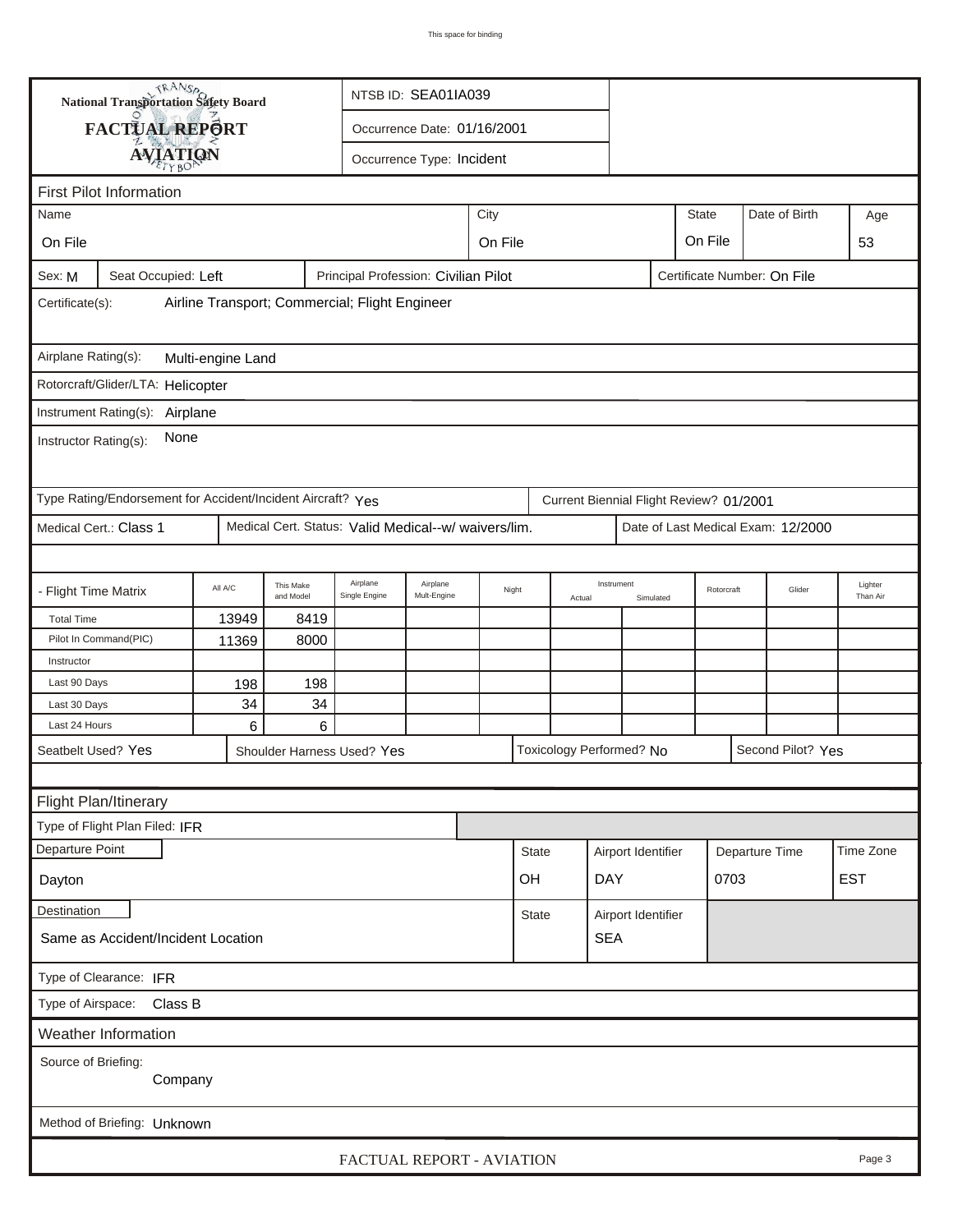|                        | <b>National Transportation Safety Board</b>     |                  |                      | NTSB ID: SEA01IA039         |                    |                                 |      |                                                           |                              |                   |  |     |
|------------------------|-------------------------------------------------|------------------|----------------------|-----------------------------|--------------------|---------------------------------|------|-----------------------------------------------------------|------------------------------|-------------------|--|-----|
|                        | FACTUAL REPORT                                  |                  |                      | Occurrence Date: 01/16/2001 |                    |                                 |      |                                                           |                              |                   |  |     |
|                        | <b>AVIATION</b>                                 |                  |                      | Occurrence Type: Incident   |                    |                                 |      |                                                           |                              |                   |  |     |
| Weather Information    |                                                 |                  |                      |                             |                    |                                 |      |                                                           |                              |                   |  |     |
| WOF ID                 | <b>Observation Time</b>                         | Time Zone        | <b>WOF Elevation</b> |                             |                    | WOF Distance From Accident Site |      |                                                           | Direction From Accident Site |                   |  |     |
|                        |                                                 |                  |                      |                             |                    |                                 |      |                                                           |                              |                   |  |     |
| <b>SEA</b>             | 0856                                            | <b>PST</b>       | 429 Ft. MSL          |                             |                    |                                 |      | Deg. Mag.<br><b>NM</b>                                    |                              |                   |  |     |
|                        | Sky/Lowest Cloud Condition: Partial Obscuration |                  |                      |                             |                    | 100 Ft. AGL                     |      |                                                           | Condition of Light: Day      |                   |  |     |
|                        | Lowest Ceiling: Indefinite (V V)                |                  | 100 Ft. AGL          |                             | Visibility:        |                                 | 0.25 | <b>SM</b>                                                 | Altimeter:<br>30.40<br>"Hg   |                   |  |     |
| Temperature:           | $-1 °C$                                         | Dew Point:       | $-1$ °C              |                             | Wind Direction: 30 |                                 |      |                                                           |                              | Density Altitude: |  | Ft. |
| Wind Speed: 4          |                                                 | Gusts:           |                      |                             |                    |                                 |      | Weather Condtions at Accident Site: Instrument Conditions |                              |                   |  |     |
| Visibility (RVR):      | Ft.                                             | Visibility (RVV) |                      | <b>SM</b>                   |                    | Intensity of Precipitation:     |      |                                                           |                              |                   |  |     |
|                        | Restrictions to Visibility: Fog                 |                  |                      |                             |                    |                                 |      |                                                           |                              |                   |  |     |
|                        |                                                 |                  |                      |                             |                    |                                 |      |                                                           |                              |                   |  |     |
| Type of Precipitation: |                                                 |                  |                      |                             |                    |                                 |      |                                                           |                              |                   |  |     |
|                        |                                                 |                  |                      |                             |                    |                                 |      |                                                           |                              |                   |  |     |
|                        | <b>Accident Information</b>                     |                  |                      |                             |                    |                                 |      |                                                           |                              |                   |  |     |
|                        | Aircraft Damage: None                           |                  | Aircraft Fire: None  |                             |                    |                                 |      | Aircraft Explosion None                                   |                              |                   |  |     |
|                        | Classification: U.S. Registered/U.S. Soil       |                  |                      |                             |                    |                                 |      |                                                           |                              |                   |  |     |
|                        | - Injury Summary Matrix                         | Fatal            | Serious<br>Minor     |                             | None               | <b>TOTAL</b>                    |      |                                                           |                              |                   |  |     |
| <b>First Pilot</b>     |                                                 |                  |                      |                             | 1                  | 1                               |      |                                                           |                              |                   |  |     |
| Second Pilot           |                                                 |                  |                      |                             | 1                  | 1                               |      |                                                           |                              |                   |  |     |
| <b>Student Pilot</b>   |                                                 |                  |                      |                             |                    |                                 |      |                                                           |                              |                   |  |     |
|                        | Flight Instructor                               |                  |                      |                             |                    |                                 |      |                                                           |                              |                   |  |     |
| <b>Check Pilot</b>     |                                                 |                  |                      |                             |                    |                                 |      |                                                           |                              |                   |  |     |
|                        | <b>Flight Engineer</b>                          |                  |                      |                             | 1                  |                                 |      |                                                           |                              |                   |  |     |
|                        | Cabin Attendants                                |                  |                      |                             |                    |                                 |      |                                                           |                              |                   |  |     |
| Other Crew             |                                                 |                  |                      |                             | 1                  |                                 |      |                                                           |                              |                   |  |     |
| Passengers             |                                                 |                  |                      |                             |                    |                                 |      |                                                           |                              |                   |  |     |
| - TOTAL ABOARD -       |                                                 |                  |                      |                             | 4                  | 4                               |      |                                                           |                              |                   |  |     |
| Other Ground           |                                                 |                  |                      |                             |                    |                                 |      |                                                           |                              |                   |  |     |
|                        | - GRAND TOTAL -                                 |                  |                      |                             | 4                  | 4                               |      |                                                           |                              |                   |  |     |
|                        |                                                 |                  |                      |                             |                    |                                 |      |                                                           |                              |                   |  |     |
|                        | FACTUAL REPORT - AVIATION<br>Page 4             |                  |                      |                             |                    |                                 |      |                                                           |                              |                   |  |     |